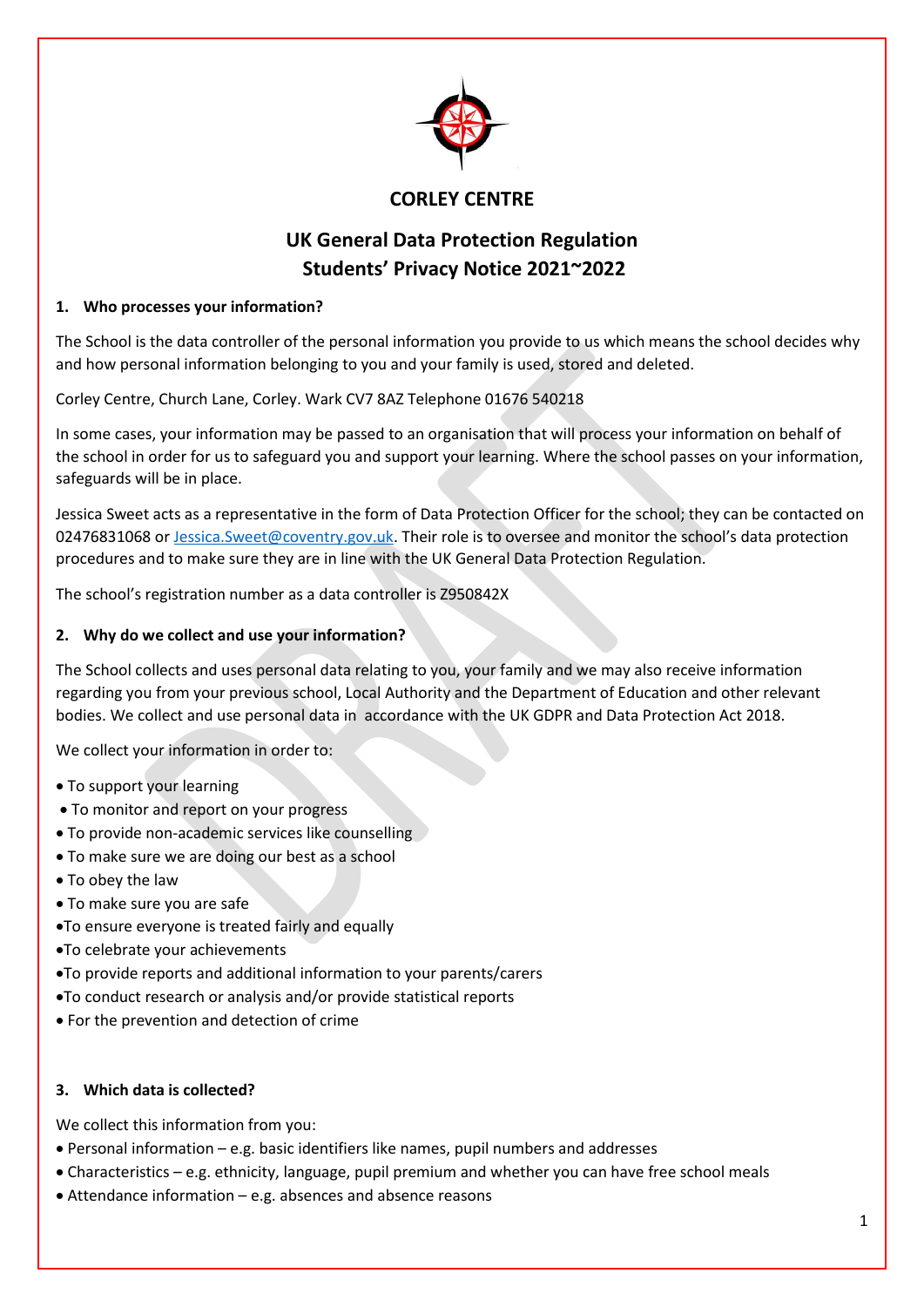- Assessment information e.g. exam results
- Relevant medical information
- $\bullet$  Educational needs/support $\bullet$  Behavioural information e.g. exclusions
- Voicemails deleted within 24 hours unless need for safeguarding or the prevention or detection of a crime
- Photographs for identification purposes
- $\bullet$  CCTV

The school may also need to collect special category data (e.g. concerning health, dietary requirements, ethnicity, religion, sexual orientation or fingerprints for school meals).

We may also collect criminal records information in accordance with the legislation.

When collecting your information, the school will let you know whether you have to provide this data or if your permission (also called 'consent') is needed. The school will provide you with all the information you need to make a decision as to whether you want to share that data.

• In the case of biometics [fingerprint information], we will ask for explicit consent from parents to the processing personal data. This is currently not applicable to Corley Centre

We may receive information regarding you directly from the Local Authority and previous education establishment

## **Who can access this data?**

We keep your information as secure as possible. In order to stop those who do not have permission from using your information, we have put in place safeguards like passwords, locks and making sure everyone is aware of their duty to protect information we collect. The electronic data that we collect from you will be sent to, and stored by, an outside software provider. We will have a written agreement in place with this provider.

School staff are limited only to the information they need to perform their duties. For example; the Headteacher will have access to all information, whereas teaching assistants will only have access to information relating to their classes. Electronic data will be password protected and paper files containing personal data will be securely stored.

#### **4. How long is your data stored for?**

We keep personal data for as long as necessary or as is required by law. The School follows a Data Protection Policy and Record Retention Schedule **[see school website GDPR](http://corleycentre.co.uk/test-2/)** This will tell you exactly how long we keep personal information for.

#### **5. Will my information be shared?**

The School is required by law to provide information about you to the Department of Education as part of statutory data collections, such as the school census; some of this information is then stored in the National Pupil Database.

The Department of Education may share information about you from the National Pupil Database with other organisations who promote the education or wellbeing of children in England by:

- Creating research
- Producing statistics
- Providing information, advice or guidance.

The Department of Education has strong measures in place to ensure the confidentiality of any data shared from the NPD is maintained.

The school routinely collects from and shares your information with:

- Your destination upon leaving the school (like College/University/a new school)
- The Local Authority (e.g. Coventry City Council), or your previous Local Authority (e.g. Solihull /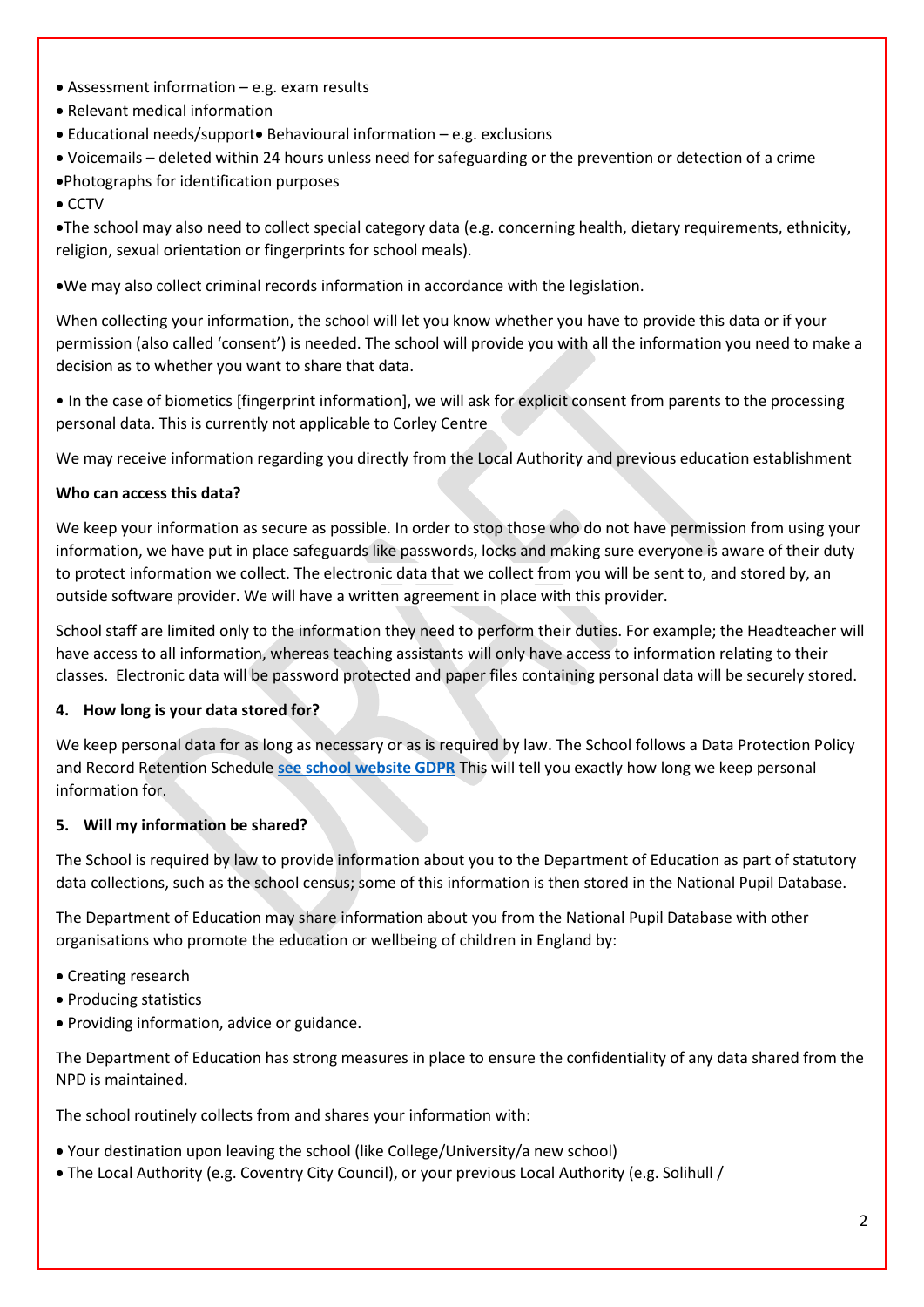#### Warwickshire)

- The National Health Service (NHS)
- The Department for Education
- Ofsted
- parents and guardians
- Authorities in relation to the prevention and detection of crime

 Suppliers and service providers – to enable them to provide the service we have contracted them for. Please see the Appendix 1 to this notice for more information about suppliers/services we use.

#### **Youth support services**

#### Pupils aged 13+

Once you reach the age of 13, we also pass pupil information to our local authority and / or provider of youth support services.

This enables them to provide services as follows:

- youth support services
- careers advisers

**Your parent or guardian can ask that only your name, address and date of birth is passed to the local authority or provider of youth support services by informing us. You can request this once you reach the age 16.** 

#### Pupils aged 16+

We will also share certain information about you if you are aged 16+ with our local authority and / or provider of youth support services.

This enables them to provide services as follows:

- post-16 education and training providers
- youth support services
- careers advisers

We transfer your personal data to the US for the purpose of providing Renaissance Learning services and do so with the necessary contractual agreement in place.

All other data is stored in the UK or EU

#### **6. What are your rights?**

You have the right to:

- Be told about how the School uses your personal data
- Ask to see of have a copy of your personal data
- Ask that your personal data is changed if it is not right. If you believe that any of your information is incorrect, please contact us
- Ask that your personal data is deleted where there is no reason for us to hold it any longer
- Ask that the processing of your data is limited when possible
- Say no to your personal data being used in some circumstances
- If we rely on your consent, you have the right to withdraw this consent at any time

In England, schools are regulated by The Education (Pupil Information) (England) Regulations 2005. Parents can apply in writing to the school to view their child's education record or receive a copy within 15 school days. In England, this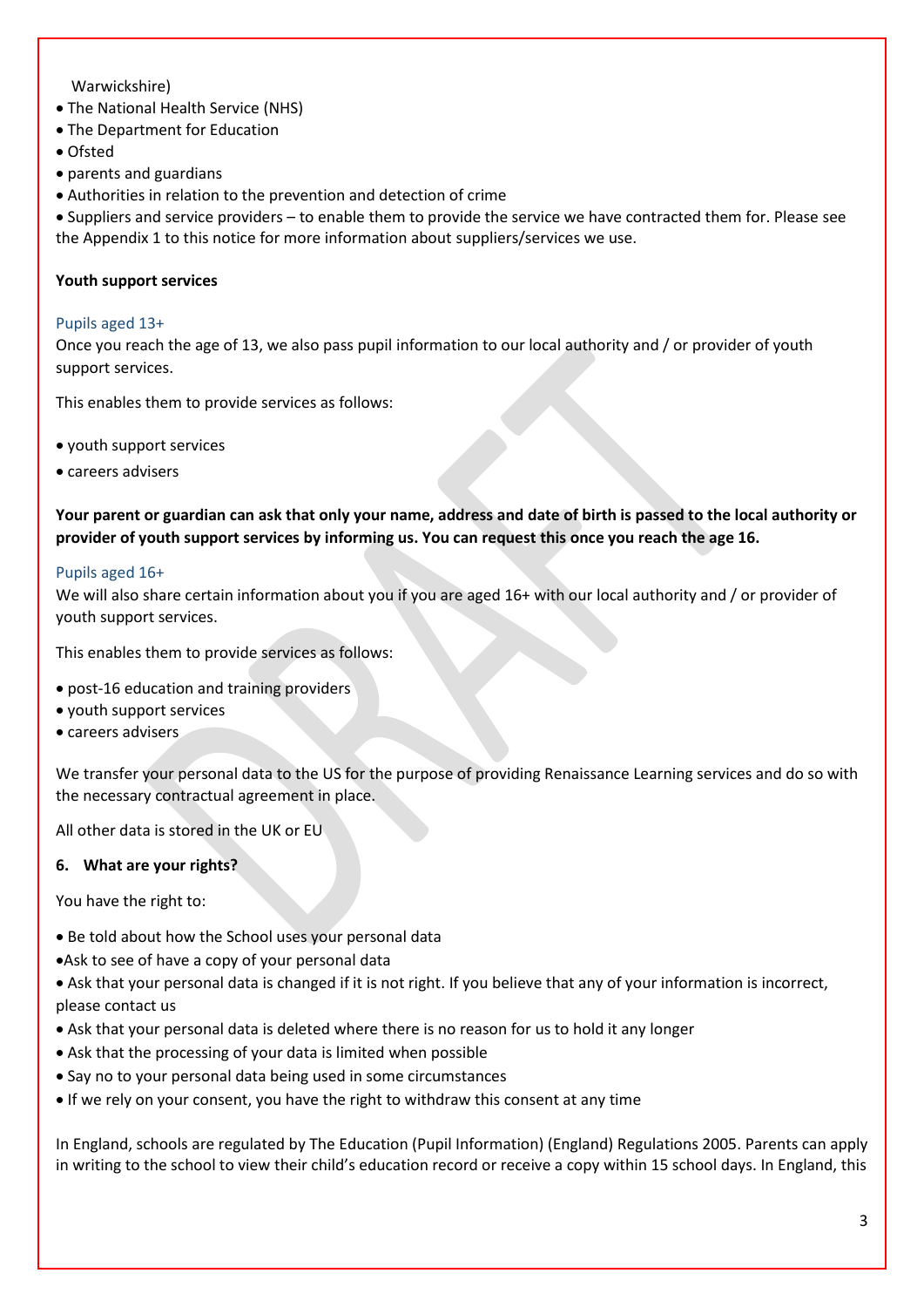right only applies to all local authority schools, and all special schools, including those which are not maintained by a local authority.

#### **Information Commissioner's Office (ICO)**

If you are worried about the way the School is collecting or using your personal data, you can raise a concern with School's Data Protection Officer with the details provided above or the Information Commissioner's Office (ICO). The ICO can be contacted on 0303 123 1113, Monday-Friday 9am-5pm.

## **7. What data is collected on this site?**

#### **Cookies Policy**

#### **How we use cookies**

Our site does not use any invasive cookies on our site to collect your personal information. We use industry standard third party cookies such as **Google Analytics** to track your behaviour online and gain statistical information in the following ways:

- We track the number of visits to our website
- We store a cookie on your **PC for 2 years** which is linked to your IP address this allows us to track whether you return to our site.
- If you share your computer, we advise that you select the 'Don't remember my details.' **When you visit our site, you can refuse to accept cookies by activating the setting on your browser which allows you to refuse the setting of cookies.**

If you wish to learn more about cookies in general and how to manage them, visit

<http://www.aboutcookies.org/>

<http://www.allaboutcookies.org/> Google [\(see how Google uses cookies and why\)](http://code.google.com/apis/analytics/docs/concepts/gaConceptsCookies.html)

#### **8. Where can you find out more information?**

If you would like to find out more information about how we use and store your personal data please visit our website and download our Data Protection Policy.

#### **9. Changes to our privacy notice**

We keep our privacy notice under review and we will place any updates on this webpage. This privacy policy was last updated in April 2021.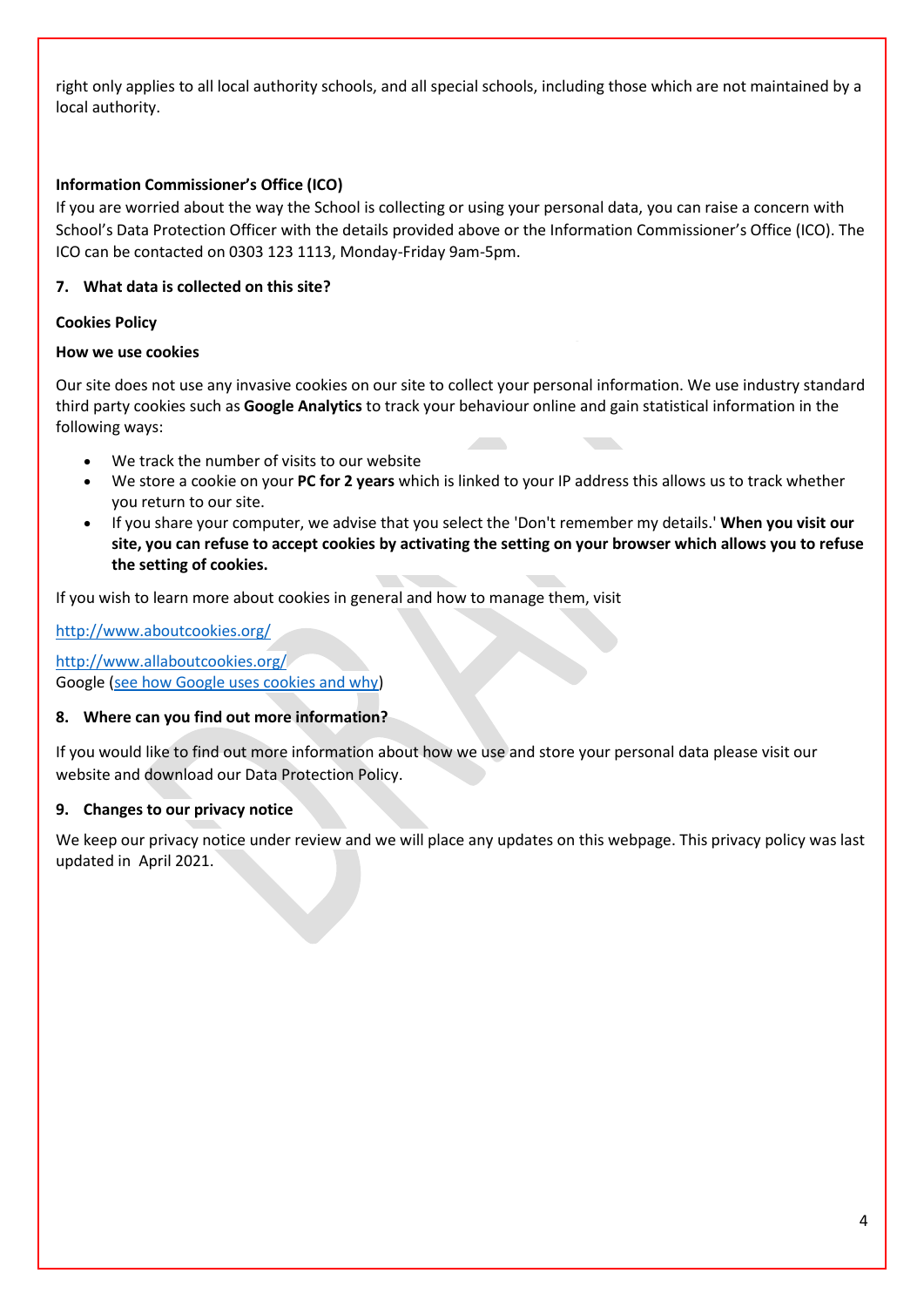# Appendix 1

In addition to the organisations mentioned above, we also use suppliers to help us to carry out our functions as a school.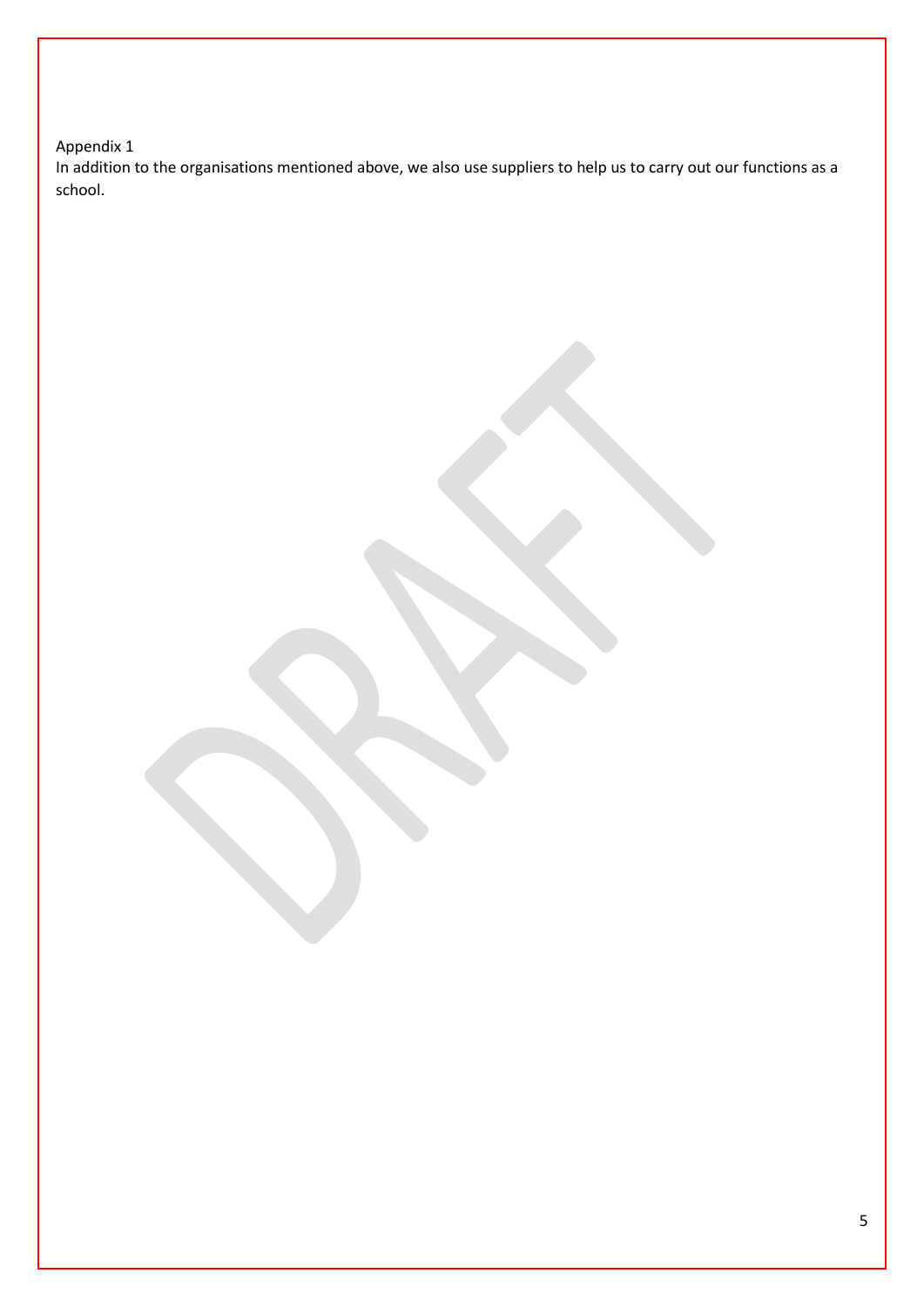| Personal data                                                                                                                                                                                              | Supplier/service                                                             | Reason why it is<br>processed                                                                                                  | Lawful basis                                                                |
|------------------------------------------------------------------------------------------------------------------------------------------------------------------------------------------------------------|------------------------------------------------------------------------------|--------------------------------------------------------------------------------------------------------------------------------|-----------------------------------------------------------------------------|
| All pupil data included in the<br>Common Transfer File; i.e.<br>registration, attendance, basic<br>identifiers, parent<br>information, medical and<br>dietary information, consents<br>received for pupil. | <b>SIMS</b><br>Behaviourwatch                                                | School's information<br>management system                                                                                      | Legal obligation<br>Public task duty                                        |
| Safeguarding Information                                                                                                                                                                                   | Behaviourwatch.                                                              | Safeguarding log                                                                                                               | Public task duty                                                            |
| Parent and pupil basic<br>identifiers, parent, phone<br>number.                                                                                                                                            | Schoolcomms,                                                                 | Provision of payments<br>within school, electronic<br>communications directly<br>to parent email/phone                         | Public task duty                                                            |
|                                                                                                                                                                                                            |                                                                              |                                                                                                                                |                                                                             |
| Basic identifiers, plus<br>behaviour information                                                                                                                                                           | Behaviour watch                                                              | Logging pupil behaviour<br>information                                                                                         | Public task duty                                                            |
| Basic identifiers (pupil names)                                                                                                                                                                            | <b>GCSE Pod</b><br>Accelerated<br>Reader<br><b>Times Tables</b><br>Rockstars | Providing pupils with<br>learning online                                                                                       | Public task duty                                                            |
| Basic identifiers, DOB, SEN<br>information, class, attainment<br>and assessment information                                                                                                                | Cornerstones<br>Exam Pro<br><b>GL Assessments</b>                            | <b>Tracking pupil</b><br>assessments                                                                                           | Legal obligation                                                            |
| Photographs                                                                                                                                                                                                | [KO Photography                                                              | Identification of pupils<br>and for<br>displays/website/school<br>social media                                                 | Public task for<br>identification<br>Consent for<br>displays/website<br>etc |
| Basic identifiers for parents<br>(name/email)                                                                                                                                                              | Edenred<br>Wonder - School                                                   | Providing free school<br>meal vouchers                                                                                         | Public task duty                                                            |
|                                                                                                                                                                                                            | Vouchers                                                                     |                                                                                                                                |                                                                             |
| All pupil/staff/parent<br>information                                                                                                                                                                      | <b>Coventry City</b><br>Council ICT<br>Department<br>Linkit Limited          | Providing IT support to<br>curriculum and admin                                                                                | Legal Obligation<br>Public task duty                                        |
| All<br>Pupil<br><b>Staff</b><br>parent information                                                                                                                                                         | Wonde<br>Groupcall                                                           | Data extraction service<br>to allow accurate<br>migration of information<br>from the school's MIS to<br>third party suppliers. | Public task                                                                 |
| Staff/Parent/Pupil/Visitor                                                                                                                                                                                 |                                                                              |                                                                                                                                |                                                                             |